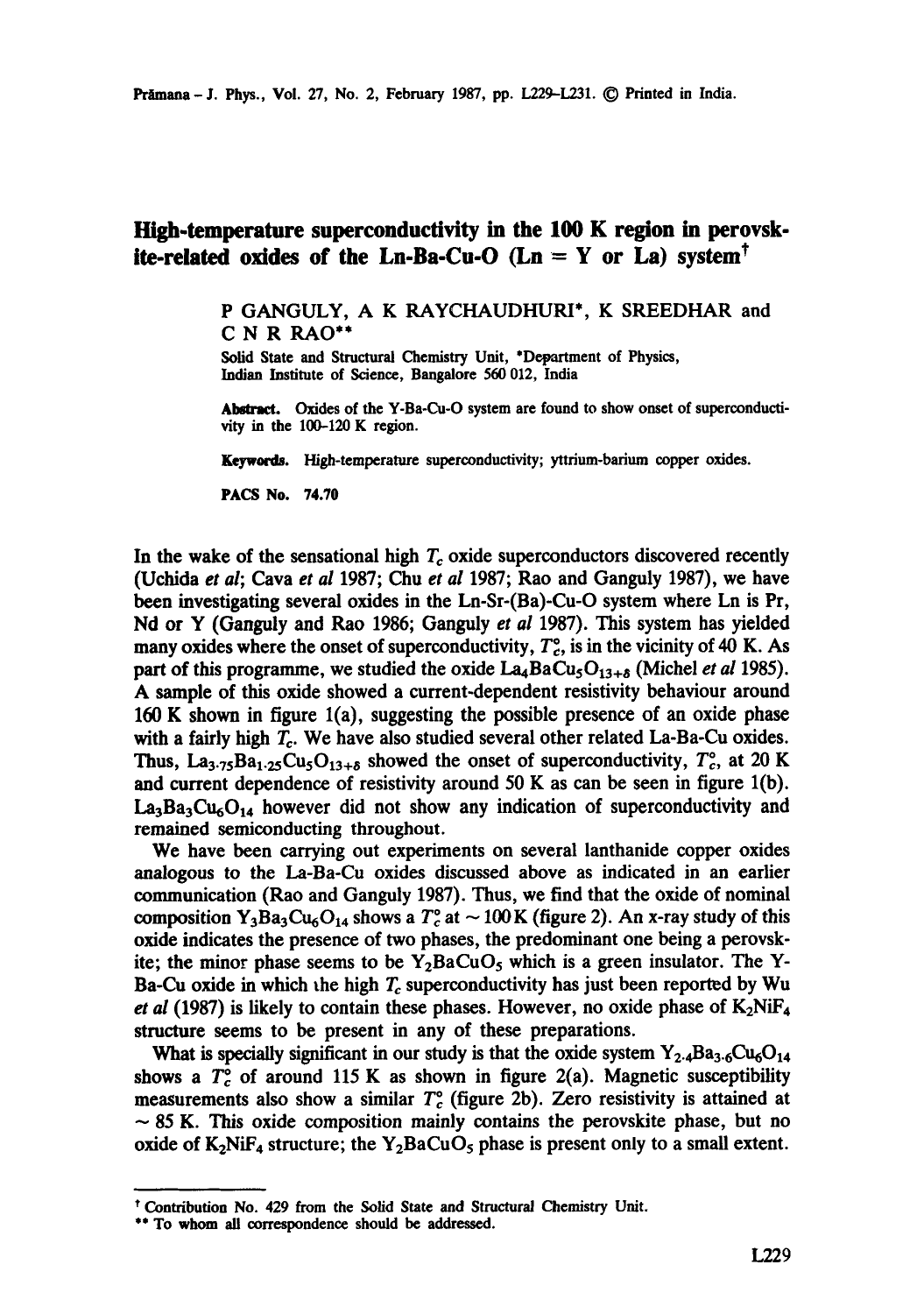

**Figure 1.** (a). Resistivity data on  $La_4BaCu_3O_{13+8}$  as a function of measuring current. Note that current-dependence starts at  $\sim$  160 K. (b) Resistivity data on La<sub>3.75</sub>Ba<sub>1.25</sub>Cu<sub>5</sub>O<sub>13+8</sub> showing superconducting transition at ~ 20 K. Note an interesting anomaly around  $\sim$  50 K.



**Figure 2. (a).** Resistivity data on Y<sub>3</sub>Ba<sub>3</sub>Cu<sub>6</sub>O<sub>14</sub> and Y<sub>2.4</sub>Ba<sub>3.6</sub>Cu<sub>6</sub>O<sub>14</sub>. Note that  $T_c$  in the latter is ~ 115 K. (b) Magnetic susceptibility data on  $Y_{2.4}Ba_{3.6}Cu_6O_{14}$ .